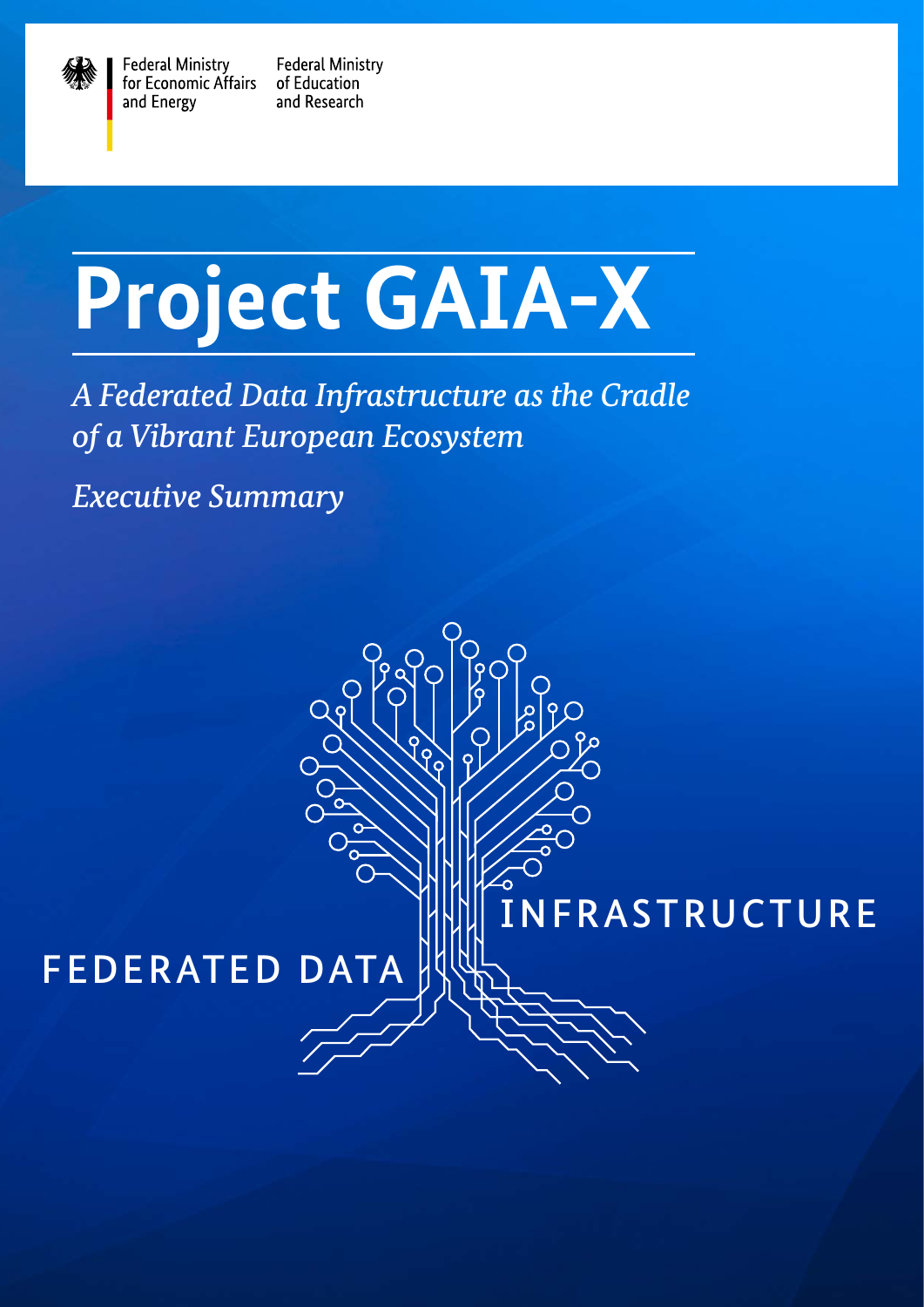We, representatives of the German Federal Government, business and science communities, are striving to set up a high-performance, competitive, secure and trustworthy data infrastructure for Europe. To this end, we have drawn up the foundations for a federated, open data infrastructure based on European values, giving it the provisional project name 'GAIA-X'. The project serves the following objectives:

- 1. Stating the specific technical and economic conceptual work involved in building such an infrastructure; and
- 2. On this basis, creating a common ecosystem of users and providers from public administration, the health sector, enterprises and scientific institutions; and
- 3. Establishing supporting framework conditions and structures.

We see 'Project GAIA-X' as the cradle of an open, digital ecosystem where data can be made available, securely collated and shared while enjoying the trust of its users. Our goal is to join forces with other European countries to create the next generation of a federated data infrastructure for Europe, its states, companies and citizens; a data infrastructure which satisfies our highest aspirations in terms of digital sovereignty while promoting innovations.

Taking European values as our starting point, we are guided by the following principles:

- 1. European data protection
- 2. Openness and transparency
- 3. Authenticity and trust
- 4. Digital sovereignty and self-determination
- 5. Free market access and European value creation
- 6. Modularity and interoperability
- 7. User-friendliness

Business, science and politics have firmly resolved to work together to set up the preconditions for an innovative data economy that is focused on the future, in both Germany and the rest of Europe. Business and society rightly expect the digital infrastructure to provide a high level of security and availability.

We understand **data infrastructure** as a federated technical infrastructure, consisting of components and services that make it possible to access data and to store, exchange and use it according to predefined rules. We understand a **digital ecosystem** as the network of developers, providers and users of digital products and services, connected with transparency, wide-based access and a vibrant process of interchange. Such a system thus serves as a crucial foundation for European growth, digital innovations and new business models.

We are banking on Europe's enduring strengths. Among others, these include the diversity of offerings, together with strong decentralised structures suitable to small and medium-sized firms. In this way, we link up the many investments in digital technologies made throughout Europe, enabling them to have an even greater effect.

Project GAIA-X makes provision for the federalised structuring of infrastructure services, especially cloud instances and edge instances, to transform them into a homogeneous, user-friendly system. The federated form of data infrastructure that results from this strengthens both the digital sovereignty of sources of demand for cloud services and also the scalability and the competitive position of European cloud-service providers.